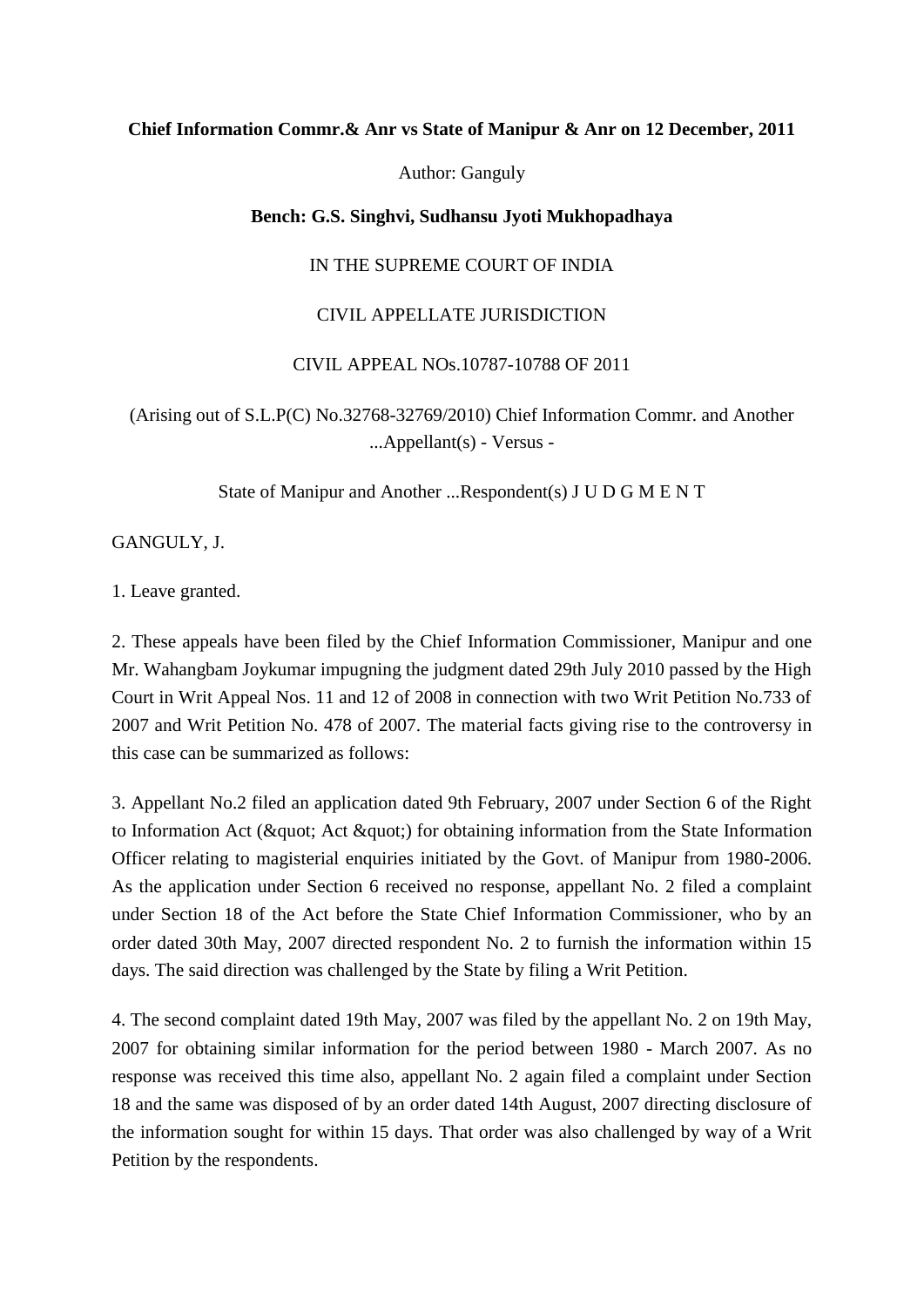5. Both the Writ Petitions were heard together and were dismissed by a common order dated 16th November, 2007 by learned Single Judge of the High Court by inter alia upholding the order of the Commissioner. The Writ Appeal came to be filed against both the judgments and were disposed of by the impugned order dated 29th July 2010. By the impugned order, the High Court held that under Section 18 of the Act the Commissioner has no power to direct the respondent to furnish the information and further held that such a power has already been conferred under Section 19(8) of the Act on the basis of an exercise under Section 19 only. The Division Bench further came to hold that the direction to furnish information is without jurisdiction and directed the Commissioner to dispose of the complaints in accordance with law.

6. Before dealing with controversy in this case, let us consider the object and purpose of the Act and the evolving mosaic of jurisprudential thinking which virtually led to its enactment in 2005.

7. As its preamble shows the Act was enacted to promote transparency and accountability in the working of every public authority in order to strengthen the core constitutional values of a democratic republic. It is clear that the Parliament enacted the said Act keeping in mind the rights of an informed citizenry in which transparency of information is vital in curbing corruption and making the Government and its instrumentalities accountable. The Act is meant to harmonise the conflicting interests of Government to preserve the confidentiality of sensitive information with the right of citizens to know the functioning of the governmental process in such a way as to preserve the paramountcy of the democratic ideal.

8. The preamble would obviously show that the Act is based on the concept of an open society.

9. On the emerging concept of an `open Government', about more than three decades ago, the Constitution Bench of this Court in The State of Uttar Pradesh v. Raj Narain & amp; others -AIR 1975 SC 865 speaking through Justice Mathew held:

"...The people of this country have a right to know every public act, everything, that is done in a public way, by their public functionaries. They are entitled to know the particulars of every public transaction in all its bearing. The right to know, which is derived from the concept of freedom of speech, though not absolute, is a factor which should make one wary, when secrecy is claimed for transactions which can, at any rate, have no repercussion on public security. ... To cover with veil of secrecy, the common routine business, is not in the interest of the public. Such secrecy can seldom be legitimately desired. & quot;

(para 74, page 884)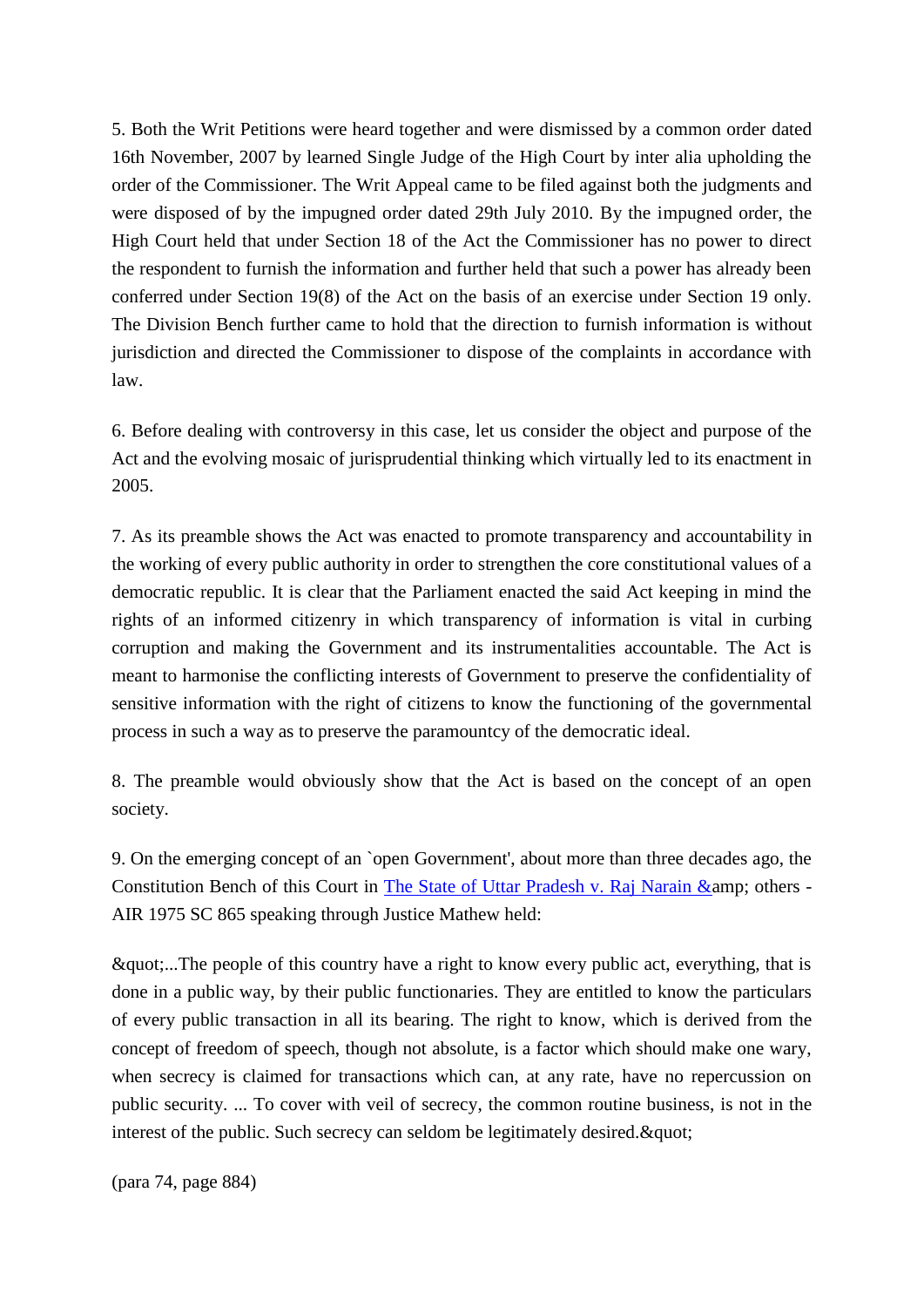10. Another Constitution Bench in S.P.Gupta & amp; Ors. v. President of India and Ors. (AIR 1982 SC 149) relying on the ratio in Raj Narain (supra) held: "...The concept of an open government is the direct emanation from the right to know which seems to be implicit in the right of free speech and expression guaranteed under Article 19(1)(a). Therefore, disclosure of information in regard to the functioning of Government must be the rule and secrecy an exception justified only where the strictest requirement of public interest so demands. The approach of the court must be to attenuate the area of secrecy as much as possible consistently with the requirement of public interest, bearing in mind all the time that disclosure also serves an important aspect of public interest...& quot; (para 66, page 234)

11. It is, therefore, clear from the ratio in the above decisions of the Constitution Bench of this Court that the right to information, which is basically founded on the right to know, is an intrinsic part of the fundamental right to free speech and expression guaranteed under Article 19(1)(a) of the Constitution. The said Act was, thus, enacted to consolidate the fundamental right of free speech.

12. In Secretary, Ministry of Information & amp; Broadcasting, Govt. of India and Ors. v. [Cricket Association of Bengal and](http://www.indiankanoon.org/doc/539407/) Ors. - (1995) 2 SCC 161, this Court also held that right to acquire information and to disseminate it is an intrinsic component of freedom of speech and expression. (See para 43 page 213 of the report).

13. Again in [Reliance Petrochemicals Ltd. v. Proprietors of Indian Express Newspapers](http://www.indiankanoon.org/doc/1351834/)  Bombay Pvt. Ltd. & amp; others - (1988) 4 SCC 592 this Court recognised that the Right to Information is a fundamental right under Article 21 of the Constitution.

14. This Court speaking through Justice Sabyasachi Mukharji, as His Lordship then was, held:

"...We must remember that the people at large have a right to know in order to be able to take part in a participatory development in the industrial life and democracy. Right to know is a basic right which citizens of a free country aspire in the broader horizon of the right to live in this age in our land under Article 21 of our Constitution. That right has reached new dimensions and urgency. That right puts greater responsibility upon those who take upon themselves the responsibility to inform.  $\&$  agetacherence  $($  page 613 of the report)

15. In People's Union for [Civil Liberties and Anr. v. Union of India and Ors.](http://www.indiankanoon.org/doc/411836/) - (2004) 2 SCC 476 this Court reiterated, relying on the aforesaid judgments, that right to information is a facet of the right to freedom of  $\&$ quot; speech and expression  $\&$  quot; as contained in Article 19(1)(a) of the Constitution of India and also held that right to information is definitely a fundamental right. In coming to this conclusion, this Court traced the origin of the said right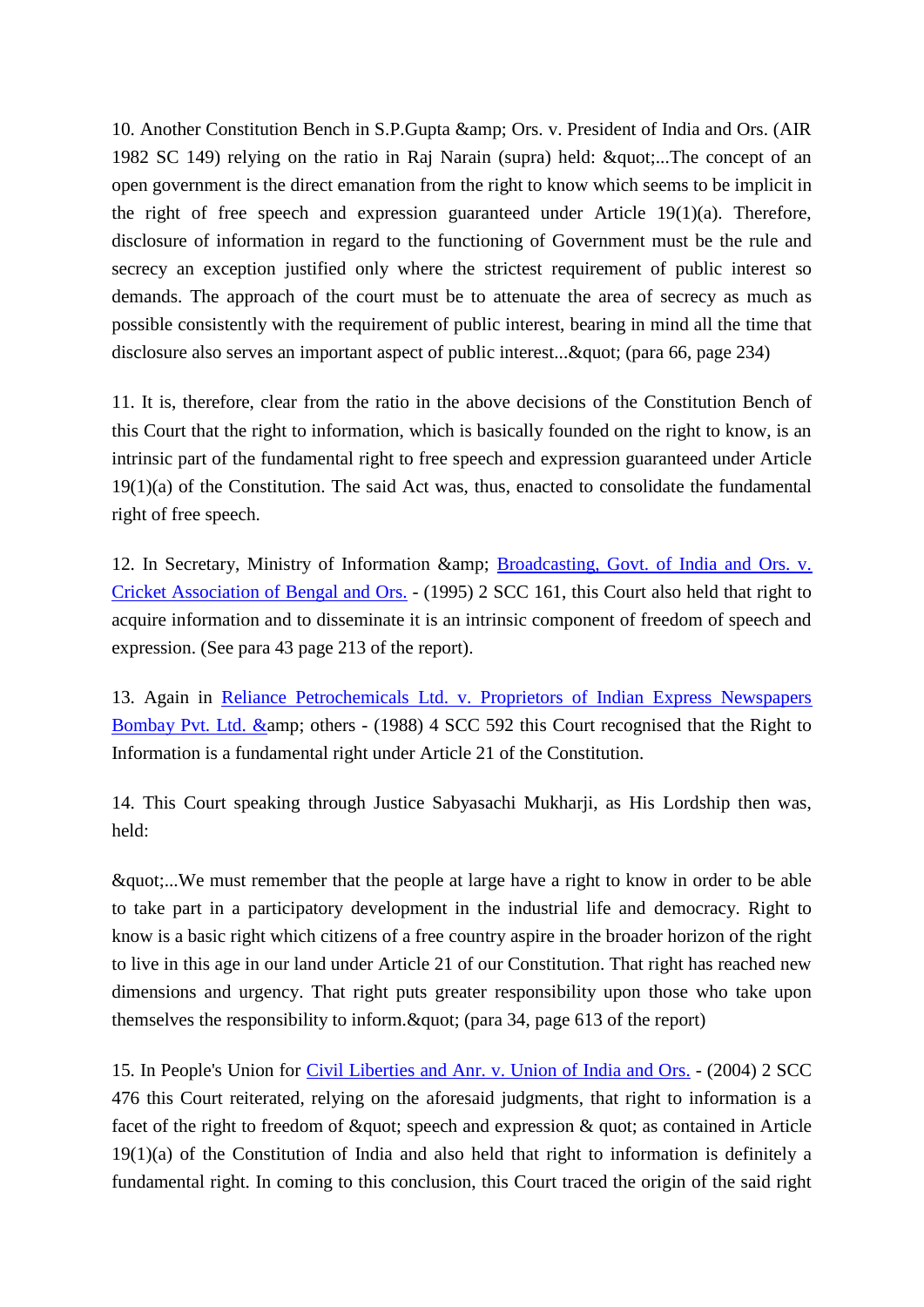from the Universal Declaration of Human Rights, 1948 and also Article 19 of the International Covenant on Civil and Political Rights, which was ratified by India in 1978. This Court also found a similar enunciation of principle in the Declaration of European Convention for the Protection of Human Rights (1950) and found that the spirit of the Universal Declaration of 1948 is echoed in Article 19(1)(a) of the Constitution. (See paras 45, 46 & amp; 47 at page 495 of the report)

16. The exercise of judicial discretion in favour of free speech is not only peculiar to our jurisprudence, the same is a part of the jurisprudence in all the countries which are governed by rule of law with an independent judiciary. In this connection, if we may quote what Lord Acton said in one of his speeches:  $\&$ quot; Everything secret degenerates, even the administration of justice; nothing is safe that does not show how it can bear discussion and publicity & quot;

17. It is, therefore, clear that a society which adopts openness as a value of overarching significance not only permits its citizens a wide range of freedom of expression, it also goes further in actually opening up the deliberative process of the Government itself to the sunlight of public scrutiny.

18. Justice Frankfurter also opined:

" The ultimate foundation of a free society is the binding tie of cohesive sentiment. Such a sentiment is fostered by all those agencies of the mind and spirit which may serve to gather up the traditions of a people, transmit them from generation to generation, and thereby create that continuity of a treasured common life which constitutes a civilization.  $\&$  quot; We live by symbols. & quot; The flag is the symbol of our national unity, transcending all internal differences, however large, within the framework of the Constitution. & quot;

19. Actually the concept of active liberty, which is structured on free speech, means sharing of a nation's sovereign authority among its people. Sovereignty involves the legitimacy of a governmental action. And a sharing of sovereign authority suggests intimate correlation between the functioning of the Government and common man's knowledge of such functioning.

(Active Liberty by Stephen Breyer - page 15)

20. However, while considering the width and sweep of this right as well as its fundamental importance in a democratic republic, this Court is also conscious that such a right is subject to reasonable restrictions under Article 19(2) of the Constitution.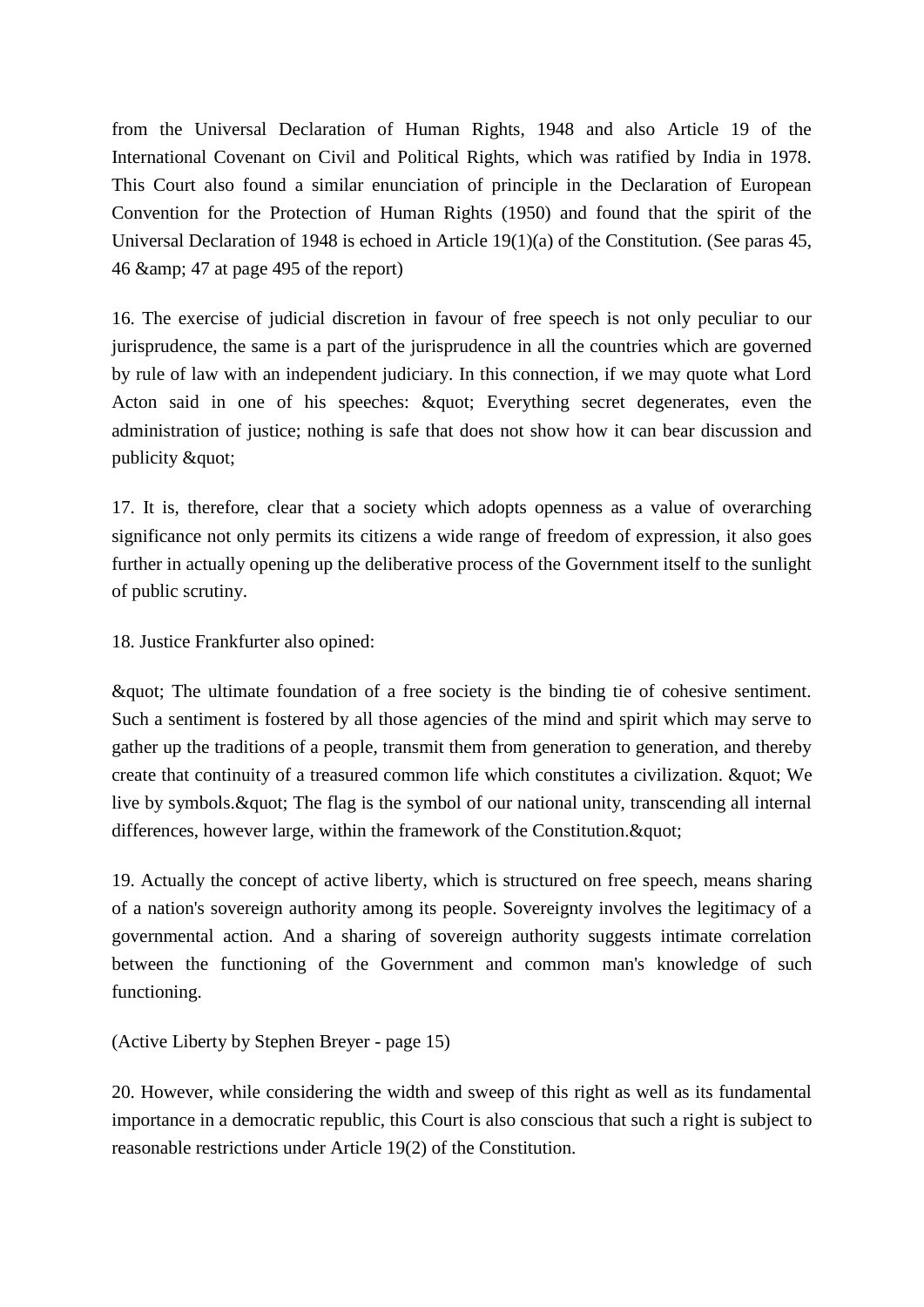21. Thus note of caution has been sounded by this Court in Dinesh Trivedi, M.P. & Others v. Union of India & amp; others - (1997) 4 SCC 306 where it has been held as follows:

"...Sunlight is the best disinfectant. But it is equally important to be alive to the dangers that lie ahead. It is important to realize that undue popular pressure brought to bear on decision makers in Government can have frightening side-effects. If every action taken by the political or executive functionary is transformed into a public controversy and made subject to an enquiry to soothe popular sentiments, it will undoubtedly have a chilling effect on the independence of the decision maker who may find it safer not to take any decision. It will paralyse the entire system and bring it to a grinding halt. So we have two conflicting situations almost enigmatic and we think the answer is to maintain a fine balance which would serve public interest. & quot;

(para 19, page 314)

22. The Act has six Chapters and two Schedules. Right to Information has been defined under Section 2(j) of the Act to mean as follows:

 $\&$ quot; (j)  $\&$ quot; right to information  $\&$ quot; means the right to information accessible under this Act which is held by or under the control of any public authority and includes the right to-

(i) inspection of work, documents, records; (ii) taking notes, extracts, or certified copies of documents or records;

(iii) taking certified samples of material; (iv) obtaining information in the form of diskettes, floppies, tapes, video cassettes or in any other electronic mode or through printouts where such information is stored in a computer or in any other device;  $\&$  quot;

23. Right to Information has also been statutorily recognised under Section 3 of the Act as follows: "3. Right to information.- Subject to the provisions of this Act, all citizens shall have the right to information. & quot;

24. Section 6 in this connection is very crucial. Under Section 6 a person, who desires to obtain any information under this Act, shall make a request in writing or through electronic means in English or Hindi or in the official language of the area in which the application is being made, accompanying such fee as may be prescribed. Such request may be made to the Central Public Information Officer or State Public Information Officer, as the case may be, or to the Central Assistant Public Information Officer or State Assistant Public Information Officer. In making the said request the applicant is not required to give any reason for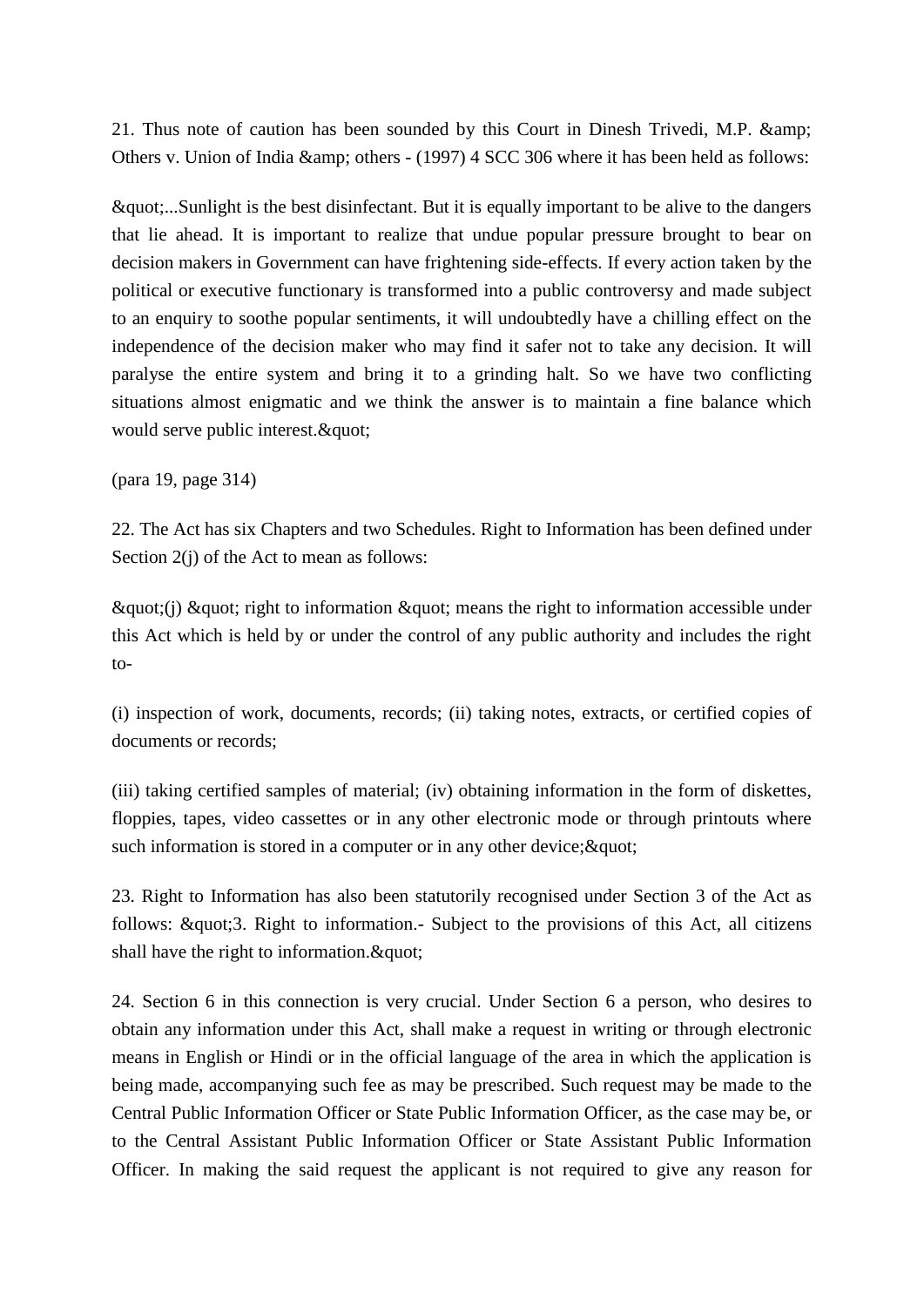obtaining the information or any other personal details excepting those which are necessary for contacting him.

25. It is quite interesting to note that even though under Section 3 of the Act right of all citizens, to receive information, is statutorily recognised but Section 6 gives the said right to any person.

Therefore, Section 6, in a sense, is wider in its ambit than Section 3.

26. After such a request for information is made, the primary obligation of consideration of the request is of the Public Information Officer as provided under Section 7. Such request has to be disposed of as expeditiously as possible. In any case within 30 days from the date of receipt of the request either the information shall be provided or the same may be rejected for any of the reasons provided under Sections 8 and 9. The proviso to Section 7 makes it clear that when it concerns the life or liberty of a person, the information shall be provided within forty-eight hours of the receipt of the request. Sub-section (2) of Section 7 makes it clear that if the Central Public Information Officer or the State Public Information Officer, as the case may be, fails to give the information, specified in sub-section (1), within a period of 30 days it shall be deemed that such request has been rejected. Sub-section 14

(3) of Section 7 provides for payment of further fees representing the cost of information to be paid by the person concerned. There are various sub-sections in Section 7 with which we are not concerned. However, Sub-section (8) of Section 7 is important in connection with the present case. Sub-section (8) of Section 7 provides:

 $\&$ quot;(8) Where a request has been rejected under sub-section (1), the Central Public Information Officer or State Public Information Officer, as the case may be shall communicate to the person making the request,-

- (i) The reasons for such rejection;
- (ii) the period within which an appeal against such rejection may be preferred; and

(iii)the particulars of the appellate authority.

27. Sections 8 and 9 enumerate the grounds of exemption from disclosure of information and also grounds for rejection of request in respect of some items of information respectively. Section 11 deals with third party information with which we are not concerned in this case.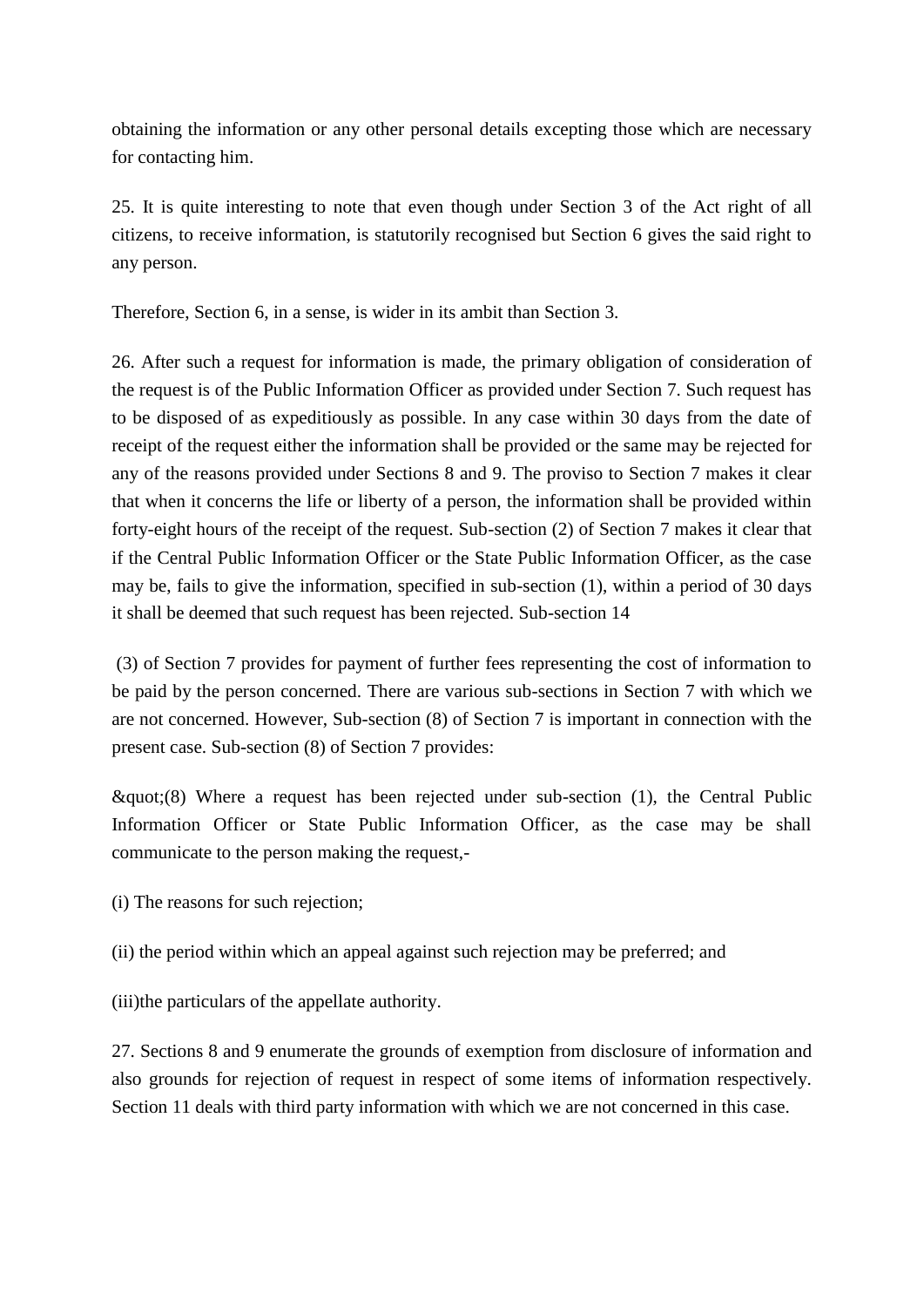28. The question which falls for decision in this case is the jurisdiction, if any, of the Information Commissioner under Section 18 in directing disclosure of information. In the impugned judgment of the Division Bench, the High Court held that the Chief Information Commissioner acted beyond his jurisdiction by passing the impugned decision dated 30th May, 2007 and 14th August, 2007. The Division Bench also held that under Section 18 of the Act the State Information Commissioner is not empowered to pass a direction to the State Information Officer for furnishing the information sought for by the complainant.

29. If we look at Section 18 of the Act it appears that the powers under Section 18 have been categorized under clauses (a) to (f) of Section 18(1). Under clauses (a) to (f) of Section 18(1) of the Act the Central Information Commission or the State Information Commission, as the case may be, may receive and inquire into complaint of any person who has been refused access to any information requested under this Act  $[Section 18(1)(b)]$  or has been given incomplete, misleading or false information under the Act [Section 18(1)(e)] or has not been given a response to a request for information or access to information within time limits specified under the Act [Section 18(1)(c). We are not concerned with provision of Section  $18(1)(a)$  or  $18(1)(d)$  of the Act. Here we are concerned with the residuary provision under Section 18(1)(f) of the Act. Under Section 18(3) of the Act the Central Information Commission or State Information Commission, as the case may be, while inquiring into any matter in this Section has the same powers as are vested in a civil court while trying a suit in respect of certain matters specified in Section 18(3)(a) to (f). Under Section 18(4) which is a non-obstante clause, the Central Information Commission or the State Information Commission, as the case may be, may examine any record to which the Act applies and which is under the control of the public authority and such records cannot be withheld from it on any ground.

30. It has been contended before us by the respondent that under Section 18 of the Act the Central Information Commission or the State Information Commission has no power to provide access to the information which has been requested for by any person but which has been denied to him. The only order which can be passed by the Central Information Commission or the State Information Commission, as the case may be, under Section 18 is an order of penalty provided under Section 20. However, before such order is passed the Commissioner must be satisfied that the conduct of the Information Officer was not bona fide.

31. We uphold the said contention and do not find any error in the impugned judgment of the High court whereby it has been held that the Commissioner while entertaining a complaint under Section 18 of the said Act has no jurisdiction to pass an order providing for access to the information.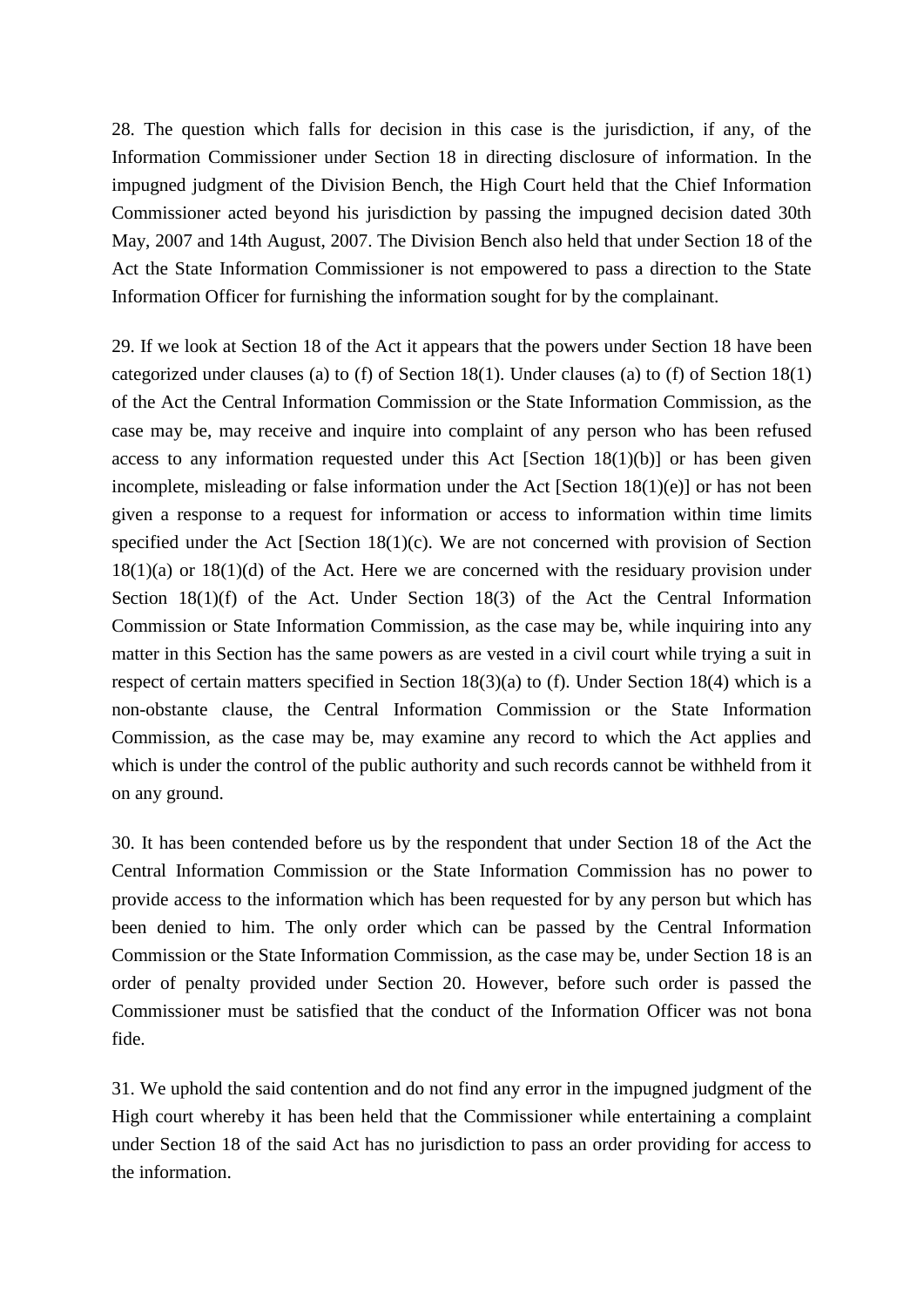32. In the facts of the case, the appellant after having applied for information under Section 6 and then not having received any reply thereto, it must be deemed that he has been refused the information. The said situation is covered by Section 7 of the Act. The remedy for such a person who has been refused the information is provided under Section 19 of the Act. A reading of Section 19(1) of the Act makes it clear. Section 19(1) of the Act is set out below:-

 $\&$ quot; 19. Appeal. - (1) Any person who, does not receive a decision within the time specified in sub-section (1) or clause (a) of sub-section (3) of section 7, or is aggrieved by a decision of the Central Public Information Officer or the State Public Information Officer, as the case may be, may within thirty days from the expiry of such period or from the receipt of such a decision prefer an appeal to such officer who is senior in rank to the Central Public Information Officer or the State Public Information Officer as the case may be, in each public authority:

Provided that such officer may admit the appeal after the expiry of the period of thirty days if he or she is satisfied that the appellant was prevented by sufficient cause from filing the appeal in time. & quot; 19

33. A second appeal is also provided under sub-section (3) of Section 19. Section 19(3) is also set out below:-

 $\&$ quot:(3) A second appeal against the decision under sub-section (1) shall lie within ninety days from the date on which the decision should have been made or was actually received, with the Central Information Commission or the State Information Commission:

Provided that the Central Information Commission or the State Information Commission, as the case may be, may admit the appeal after the expiry of the period of ninety days if it is satisfied that the appellant was prevented by sufficient cause from filing the appeal in time."

34. Section 19(4) deals with procedure relating to information of a third party. Sections 19(5) and 19(6) are procedural in nature. Under Section 19(8) the power of the Information Commission has been specifically mentioned. Those powers are as follows:-

"19(8). In its decision, the Central Information Commission or State Information Commission, as the case may be, has the power to,--

(a) require the public authority to take any such steps as may be necessary to secure 20 compliance with the provisions of this Act, including--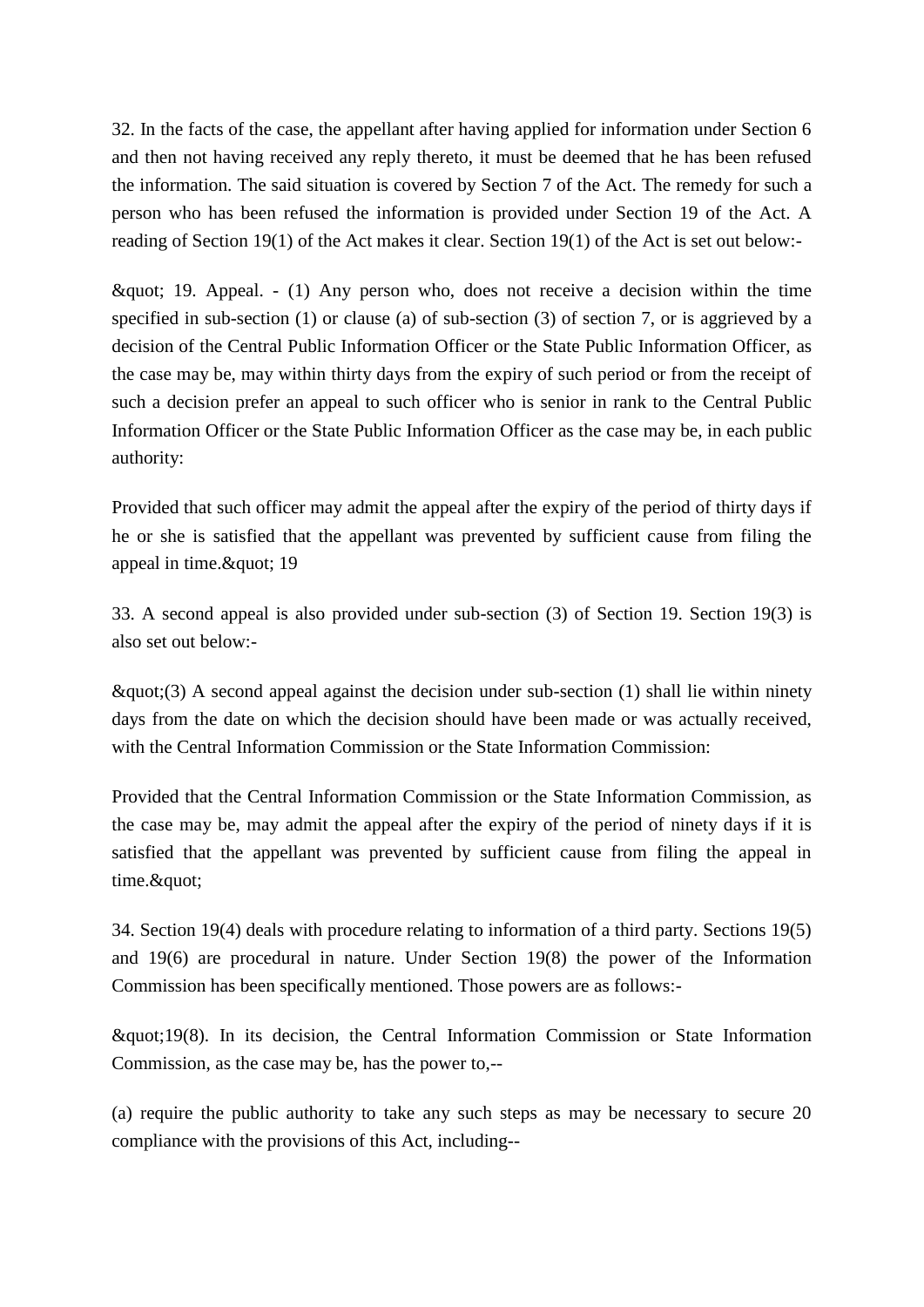(i) by providing access to information, if so requested, in a particular form;

(ii) by appointing a Central Public Information Officer or State Public Information Officer, as the case may be;

(iii) by publishing certain information or categories of information;

(iv) by making necessary changes to its practices in relation to the maintenance, management and destruction of records;

(v) by enhancing the provision of training on the right to information for its officials; (vi) by providing it with an annual report in compliance with clause (b) of sub-section (1) of section 4;

(b) require the public authority to compensate the complainant for any loss or other detriment suffered;

(c) impose any of the penalties provided under this Act;

(d) reject the application.& quot;

35. The procedure for hearing the appeals have been framed in exercise of power under clauses (e) and (f) of sub-section (2) of Section 27 of the Act. They are called the Central Information Commission (Appeal Procedure) Rules, 2005. The procedure of deciding the appeals is laid down in Rule 5 of the said Rules. Therefore, the procedure contemplated under Section 18 and Section 19 of the said Act is substantially different. The nature of the power under Section 18 is supervisory in character whereas the procedure under Section 19 is an appellate procedure and a person who is aggrieved by refusal in receiving the information which he has sought for can only seek redress in the manner provided in the statute, namely, by following the procedure under Section 19. This Court is, therefore, of the opinion that Section 7 read with Section 19 provides a complete statutory mechanism to a person who is aggrieved by refusal to receive information. Such person has to get the information by following the aforesaid statutory provisions. The contention of the appellant that information can be accessed through Section 18 is contrary to the express provision of Section 19 of the Act. It is well known when a procedure is laid down statutorily and there is no challenge to the said statutory procedure the Court should not, in the name of interpretation, lay down a procedure which is contrary to the express statutory provision. It is a time honoured principle as early as from the decision in Taylor v. Taylor [(1876) 1 Ch. D. 426] that where statute provides for something to be done in a particular manner it can be done in that manner alone and all other modes of performance are necessarily forbidden. This principle has been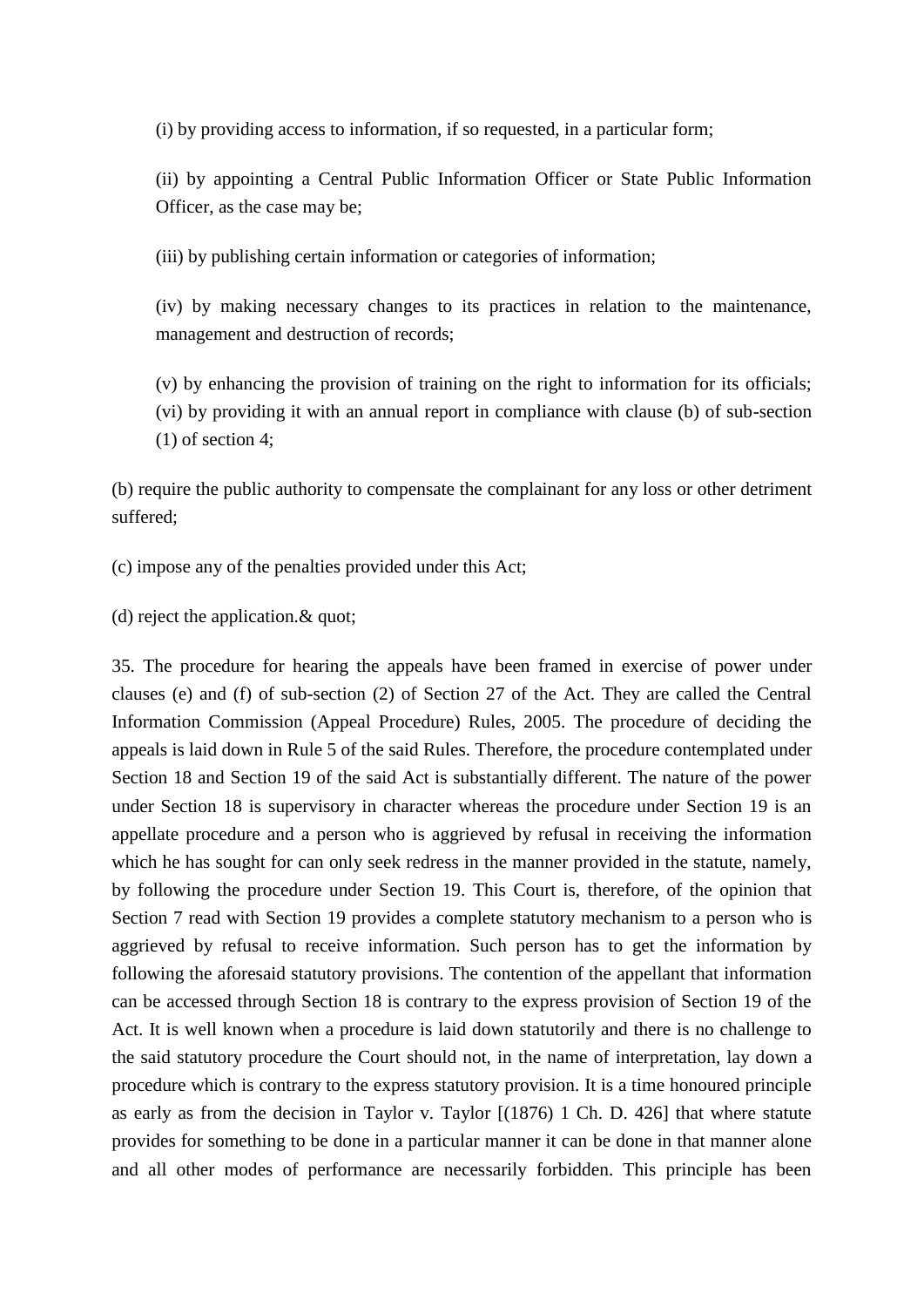followed by the Judicial Committee of the Privy Council in Nazir Ahmad v. Emperor [AIR 1936 PC 253(1)] and also by this Court in [Deep Chand v. State of Rajasthan](http://www.indiankanoon.org/doc/794815/) - [AIR 1961 SC 1527, (para 9)] and also in [State of U.P. v. Singhara Singh](http://www.indiankanoon.org/doc/407511/) reported in AIR 1964 SC 358 (para 8).

36. This Court accepts the argument of the appellant that any other construction would render the provision of Section 19(8) of the Act totally redundant. It is one of the well known canons of interpretation that no statute should be interpreted in such a manner as to render a part of it redundant or surplusage.

37. We are of the view that Sections 18 and 19 of the Act serve two different purposes and lay down two different procedures and they provide two different remedies. One cannot be a substitute for the other.

38. It may be that sometime in statute words are used by way of abundant caution. The same is not the position here. Here a completely different procedure has been enacted under Section 19. If the interpretation advanced by the learned counsel for the respondent is accepted in that case Section 19 will become unworkable and especially Section 19(8) will be rendered a surplusage. Such an interpretation is totally opposed to the fundamental canons of construction. Reference in this connection may be made to the decision of this Court in Aswini Kumar Ghose and another v. Arabinda Bose and another - AIR 1952 SC 369. At page 377 of the report Chief Justice Patanjali Sastri had laid down:

" It is not a sound principle of construction to brush aside words in a statute as being inapposite surplusage, if they can have appropriate application in circumstances conceivably within the contemplation of the statute & quot;.

39. Same was the opinion of Justice Jagannadhadas in Rao Shiv Bahadur Singh and another v. State of U.P. - AIR 1953 SC 394 at page 397:

"It is incumbent on the court to avoid a construction, if reasonably permissible on the language, which would render a part of the statute devoid of any meaning or application ".

40. Justice Das Gupta in J.K. Cotton Spinning & amp; Weaving Mills Co. Ltd. v. State of Uttar Pradesh and others - AIR 1961 SC 1170 at page 1174 virtually reiterated the same principles in the following words: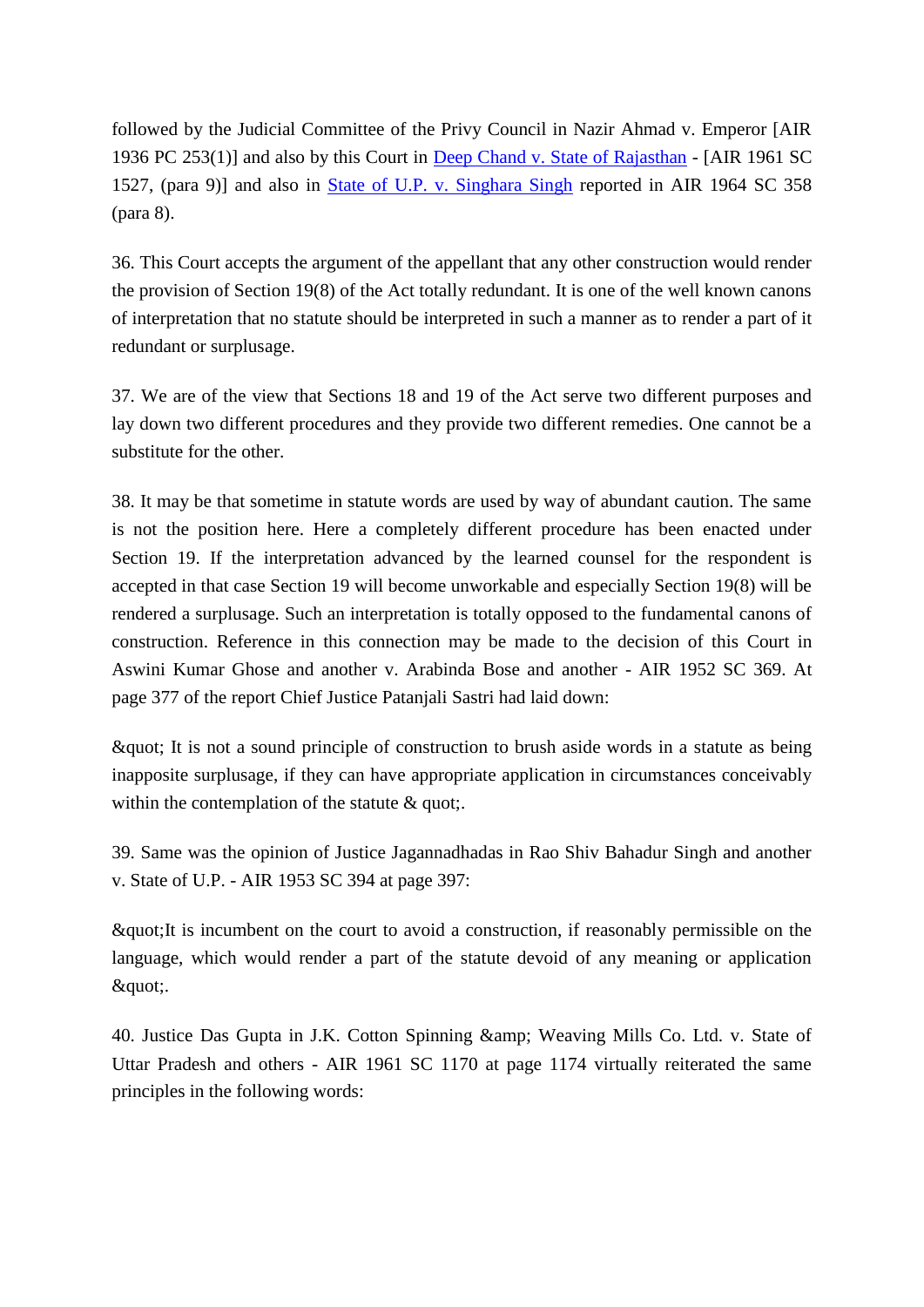" the courts always presume that the Legislature inserted every part thereof for a purpose and the legislative intention is that every part of the statute should have effect ".

41. It is well-known that the legislature does not waste words or say anything in vain or for no purpose. Thus a construction which leads to redundancy of a portion of the statute cannot be accepted in the absence of compelling reasons. In the instant case there is no compelling reason to accept the construction put forward by the respondents.

42. Apart from that the procedure under Section 19 of the Act, when compared to Section 18, has several safeguards for protecting the interest of the person who has been refused the information he has sought. Section 19(5), in this connection, may be referred to. Section 19(5) puts the onus to justify the denial of request on the information officer. Therefore, it is for the officer to justify the denial. There is no such safeguard in Section 18. Apart from that the procedure under Section 19 is a time bound one but no limit is prescribed under Section 18. So out of the two procedures, between Section 18 and Section 19, the one under Section 19 is more beneficial to a person who has been denied access to information.

43. There is another aspect also. The procedure under Section 19 is an appellate procedure. A right of appeal is always a creature of statute. A right of appeal is a right of entering a superior forum for invoking its aid and interposition to correct errors of the inferior forum. It is a very valuable right. Therefore, when the statute confers such a right of appeal that must be exercised by a person who is aggrieved by reason of refusal to be furnished with the information. In that view of the matter this Court does not find any error in the impugned judgment of the Division Bench. In the penultimate paragraph the Division Bench has directed the Information Commissioner, Manipur to dispose of the complaints of the respondent no.2 in accordance with law as expeditiously as possible.

44. This Court, therefore, directs the appellants to file appeals under Section 19 of the Act in respect of two requests by them for obtaining information vide applications dated 9.2.2007 and 19.5.2007 within a period of four weeks from today. If such an appeal is filed following the statutory procedure by the appellants, the same should be considered on merits by the appellate authority without insisting on the period of limitation.

45. However, one aspect is still required to be clarified. This Court makes it clear that the notification dated 15.10.2005 which has been brought on record by the learned counsel for the respondent vide I.A. No.1 of 2011 has been perused by the Court. By virtue of the said notification issued under Section 24 of the Act, the Government of Manipur has notified the exemption of certain organizations of the State Government from the purview of the said Act.